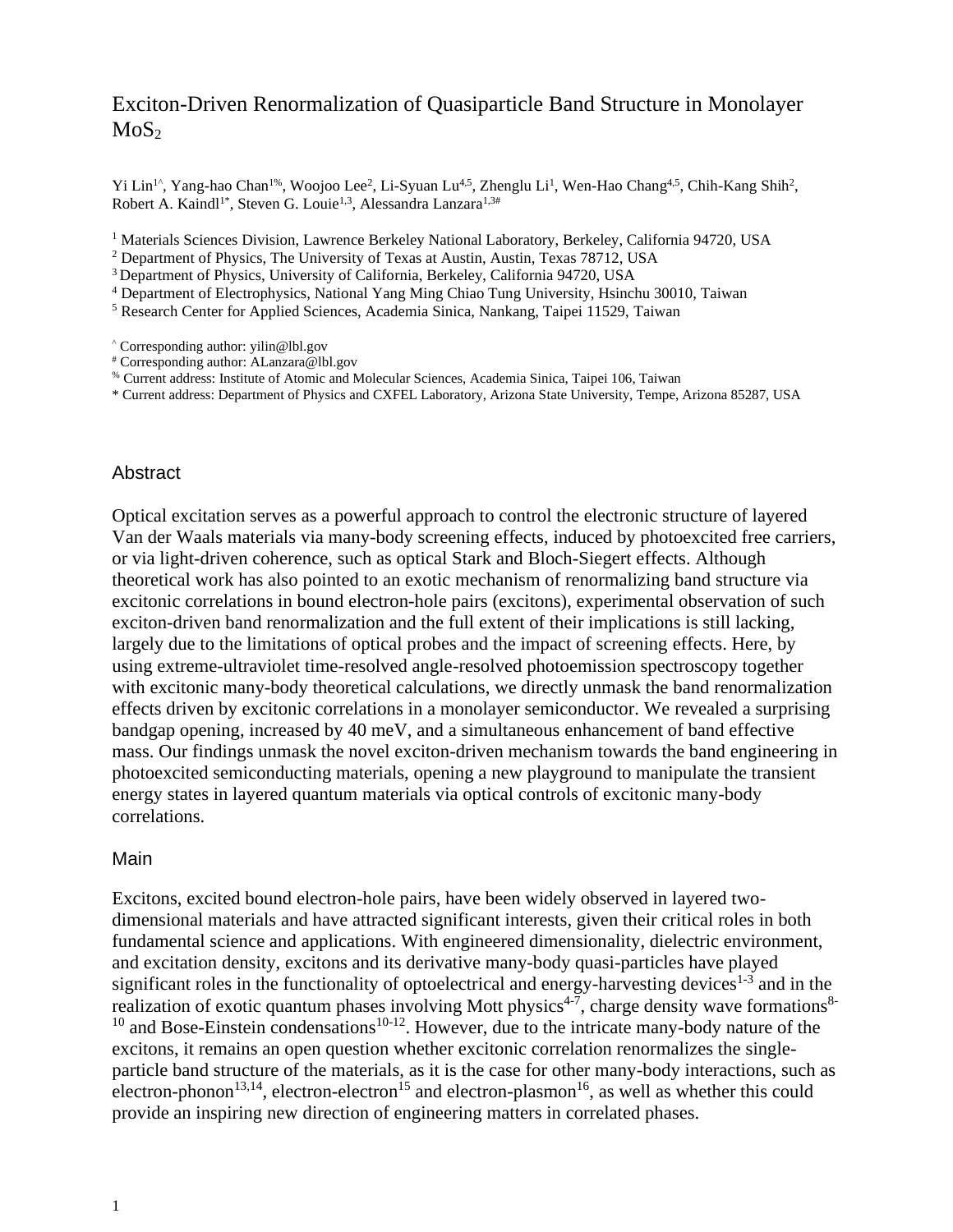The theoretical framework for addressing excitonic correlations by using the T-matrix selfenergy in screened-ladder approximation was proposed four decades  $a\bar{g}o^{17}$  and has often been used in recent theoretical studies of photoexcited layered semiconductors<sup>18-22</sup>, which suggest extraordinary renormalization of the quasiparticle bandgap and dispersions. However, this type of band renormalization has been experimentally obscured. To provide experimental evidence of the exciton-driven band renormalization, we need a probe that can directly map the material's band structure in both energy and momentum, while also being able to probe exciton formation and dynamics. So far, most of optical experimental tools used to studying excitons $^{23}$  do not access directly the material's electron self-energy  $\Sigma(k, \omega)$  in momentum space, and hence are unable to study, if any, such band renormalization effects. In contrast, angle-resolved photoemission spectroscopy (ARPES) has been an ideal tool to measure materials band structure. Only recently, time-resolved ARPES experiments have revealed that specific signatures of such exciton bound state may indeed be present in the single-particle spectral function as part of the spectra in photoemission of layered tungsten dichalcogenides<sup> $24-27$ </sup>, inspiring new opportunities for studying the exciton-driven band structure renormalization and engineering in materials.

Among the various material candidates, monolayer (ML) transition metal dichalcogenides (TMDCs) have been demonstrated as a versatile platform for realizing diverse excitonic and many-body phenomena via optical excitation<sup>28-30</sup>, chemical doping<sup>31,32</sup>, and electrical gating<sup>33,34</sup>, which constitutes an promising platform for exploring the exciton-driven band normalization. In addition, the versatility to place them on different substrates (from insulating to conducting), together with the diverse choice of optical excitation density, provides the flexibility to operate in different regimes of interacting many-body electron-hole gas, which helps unmask the exciton-driven band renormalization from the strong screening effects of free carriers 35-46.

In this work, we apply extreme-ultraviolet time-resolved angle-resolved photoemission spectroscopy (XUV-trARPES) with high energy, momentum, and time resolution and in the low pump fluence regime, to study the ultrafast electronic structure renormalization in monolayer MoS2 on a substrate of conducting highly oriented pyrolytic graphite (HOPG) at 300K. With a high-repetition-rate XUV-trARPES system $47,48$ , we discover exciton-driven ultrafast bandgap dynamics and band renormalization at the K valley of the ML MoS2. Combined with theoretical calculations, we provide evidence on the unique role that excitonic correlations play in inducing the exotic band renormalizations.

Figure 1(a) illustrates the schematic of our experiment. A highly oriented monolayer MoS<sub>2</sub>/HOPG sample (see low-energy diffraction pattern in Fig. 1(b)) is excited by a visible 2.2 eV femtosecond pulse (pump, duration <130 fs) to create a transient excited state, and then probed by a high- harmonic-generation (HHG)-derived pulse (probe) at 22.3 eV via angleresolved photoemission spectroscopy (ARPES) as a function of time. Data were taken along the Γ-K direction (see Brillouin zone sketch in Fig. 1(c)). More details on the experimental settings and sample preparation can be found in Sections 1 and 2 in the Supplementary Material (SM). Figures 1(d) and 1(e) present the band structure for negative ( $t = -500\pm100$  fs) and positive time delay ( $t = 300 \pm 100$  fs). Throughout the paper, negative delay times corresponds to equilibrium, before the pump pulse excites the sample. The most obvious change following the optical excitation is the appearance of the conduction band minima at K. To highlight finer changes, in Fig. 1(f) and 1(g), we compare the equilibrium and excited state energy distribution curves (EDCs) at the center of the K valley k=K (-1.29  $\AA$ <sup>-1</sup>), corresponding to the momentum location of valence band maximum (VBM) and conduction band minimum (CBM), and at a wavevector location away from K where the conduction band feature in the excited state is barely visible (we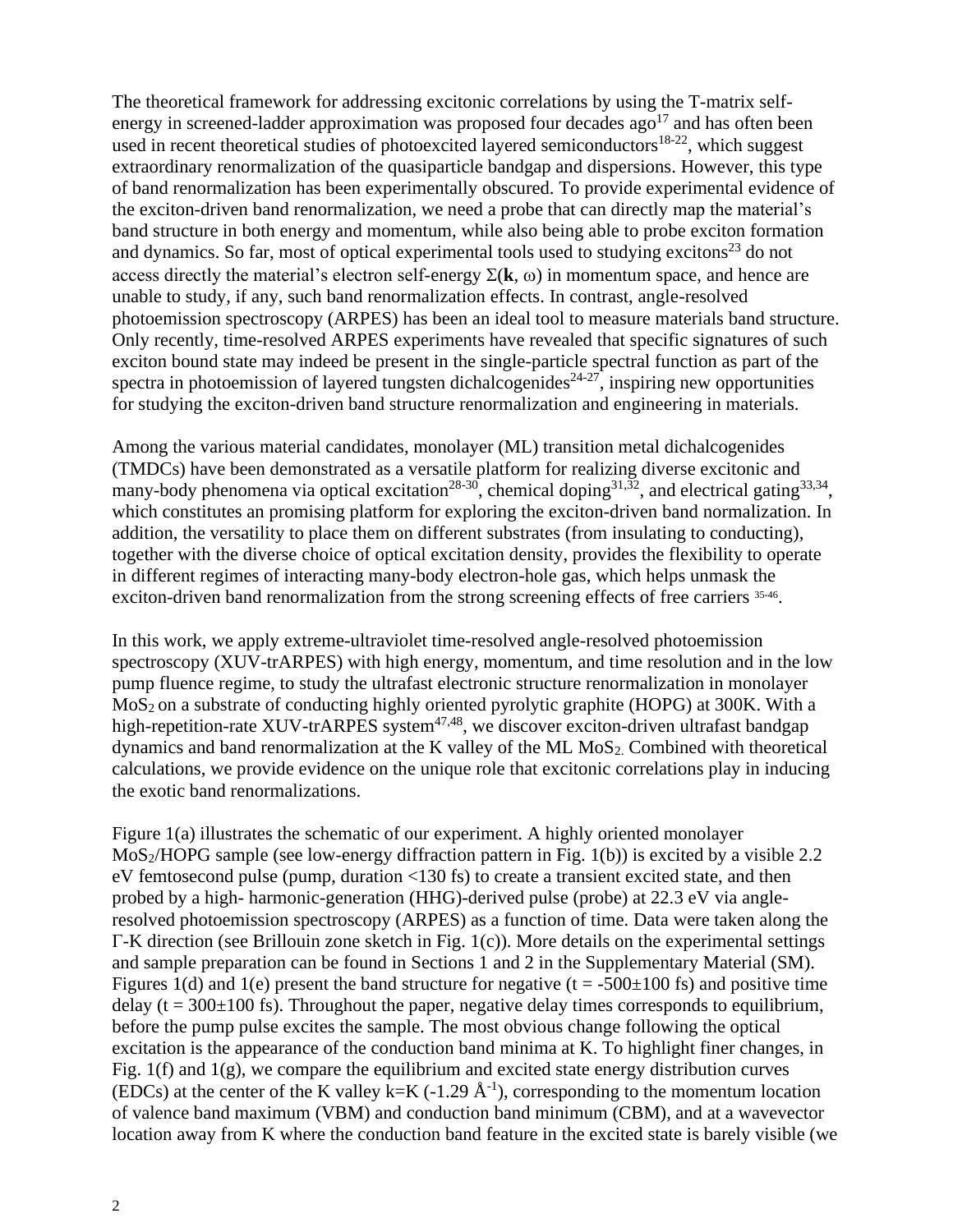call the edge of the K valley) k= $k_{\text{valley edge}}$  (-1.14 $\AA$ <sup>-1</sup>). The equilibrium spectra at the K valley center (black curve in Fig. 1(f)) shows a splitting of the valence band peak around -1.8 eV (relative to the Fermi energy), denoted by the Greek letter β, due to the well-known spin-orbit coupling [46]. Following the pump excitation, the conduction band gets populated and a new peak  $(\alpha)$ , corresponding to CBM, appears around 0.2 eV (orange curve). This is accompanied by a downshift of the valence band maximum, followed by a depletion of its spectral weight, which makes it harder to resolve the spin-orbit splitting.

The ability to resolve both the CBM  $(\alpha)$  and VBM  $(\beta)$  with significantly advanced data quality, compared to prior XUV-trARPES studies of layered  $MoS<sub>2</sub>$ <sup>37,38,49-53</sup>, makes our experiment powerful to study the dynamics of the gap in response to excitation in a quantitative way. Fig. 2(a) and 2(e) show the color maps of the spectral intensity as a function of delay time and binding energy at the K point and  $k=k_{value}$ , taken along the vertical orange and green lines in Fig. 1(e), respectively. Following the pump pulse ( $t>0$ ), a feature above Fermi energy appears, which from our interpretation below corresponds to the CBM for  $k=K$  spectra (in Fig. 2(a)) and the CB edge for the  $k=$  k<sub>valley edge</sub> spectra (in Fig. 2(e)). This feature persists for picoseconds after the pump excitation. The excitation-induced energy position changes of both the conduction and valence bands can be extracted by fitting the EDC spectra with single or double peak functions (see methods of the fittings in the SM) and are shown as a function of delay time in panels b-c and f-g for k=K and k=  $k_{\text{vallev edge}}$ , respectively. Immediately after excitation, both the higher branch of spin-split valence band and conduction band show a clear downshift in energy at the two momenta positions. The dynamics of the relative shift of VB and CB at these two **k** points can be directly extracted from these data. At the K point, the relative difference is nothing else than the direct band gap ( $\Delta E_K = Gap$ ) as shown in Fig. 2(d). Surprisingly, the data reveals an increase of the bandgap, up to 40 meV (from 2.02 eV to around 2.06 eV) following the optical excitation, and then the increased gap starts to recover with a decay rate  $\tau = 5.0 \pm 1.8$  ps. In contrast, at the edge of the discernable valley (k=kvalley edge), the energy separation between the CB and top VB ( $\Delta E_{valley \ edge}$ ) decreases by ~100 meV. The opposite direction between  $\Delta E_K$  and Evalley edge suggests that non-monotonic **k**-dependent energy renormalization effects might be at play, as illustrated by the sketch in Fig. 2(i). It is important to note that our observed bandgap increase cannot be attributed to the known optical Stark or Bloch-Siegert effects <sup>54,55</sup>, which lead to the increase of the optical gap (instead of bandgap) due to the optically driven coherence, requiring the persistent presence of a light field (instead of excitonic many-body correlations).

To gain further insights on the **k**-dependent band renormalization, in Fig. 3, we provide a quantitative analysis of the dispersion and effective mass of the conduction and valence band after photoexcitation. Figure  $3(a-c)$  and  $3(d-f)$  show the color maps of the spectral intensity, as a function of energy and momentum, at different characteristic delay times. In Fig. 3(a), at  $t=0$  fs (defined by the center of the pump-probe cross-correlation), the pump excitation slightly populates the CB. At later delay time (panels b-c), the conduction band is gradually depopulated, after an initial increase of the photoemission intensity at the CBM due to the scattering of electrons from other k points. Fig. 3(g) and 3(h) report the dispersions of the CB and the upper branch of split VB, respectively, obtained by fitting the EDC spectra. The data show a clear flattening of the dispersion at later delay time (compare blue dashed curve (0 fs) with red curve (1.5ps)), leading to an increase of the CB effective mass by a factor of 3, from 0.71  $m_e$  to 2.45  $m_e$  $(m_e = 1$ electron mass in vacuum), as shown in Fig. 3(i). Such change occurs already within the first 1.5ps after excitation, corresponding to the time window of the fast-declining edge in Fig. 2(c). A similar, although smaller, flattening of the dispersion (panel h, compare grey and red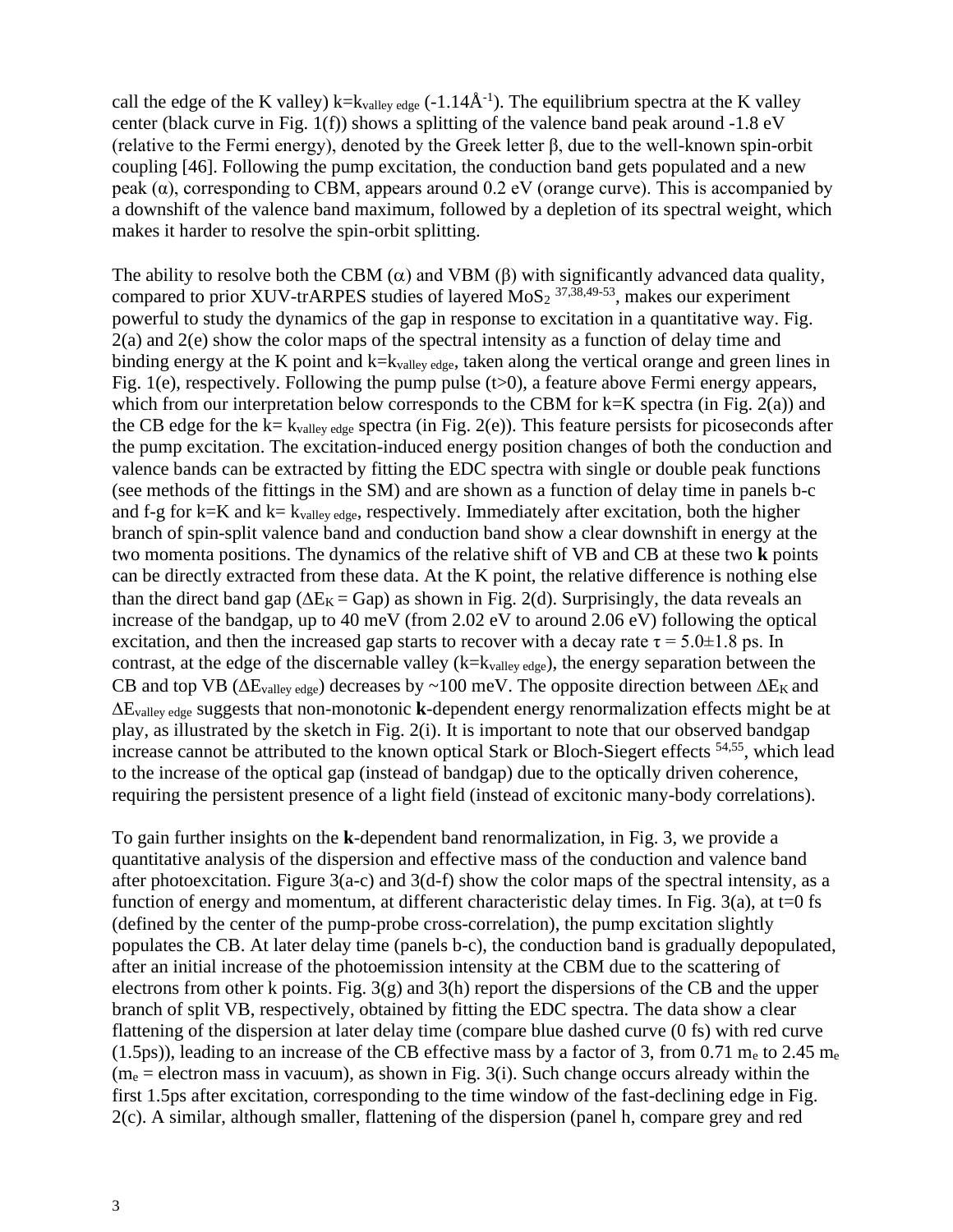curves) and hence enhancement of the effective mass (panel j), are also observed for the valence band. These apparently smaller enhancements might be affected by the decrease of the VB spectral weight in the transient state, making it hard to resolve the spin splitting of the two bands.

The results shown so far, point to the presence of strong photoexcitation-induced band renormalization, manifested by an increase of both the bandgap and effective mass. As discussed in detail below, we attribute these observations to the exciton-driven band renormalization, as schematically illustrated in Fig. 4(a). Clearly these exciton-driven effects are in striking contrast to the ones driven by the unbound photoexcited free carriers in Fig. 4(b), such as the large bandgap decrease that is attributed to the strong screening effects due to the high density of excited e-h gas as free carriers. Such bandgap decrease has been explained by theoretical tools such as GW methods<sup>56,57</sup> and has been observed in (tr)ARPES studies of monolayer semiconductors by injecting high-density electron dopants<sup>32</sup> or high-fluence photoexcitation<sup>37,49</sup>.

However, it is critical to note that the free-carrier-driven mechanism alone does not fully account for our observations. Indeed, the unbound free carriers are expected to only drive a monotonic decrease of the bandgap for increasing carrier densities, and therefore cannot explain our observation of the bandgap increase. Moreover, the excitation fluences in our experiment are in the range of a few tens of  $\mu$ J/cm<sup>2</sup> (see methods section), which is about 10-100 times lower than the fluences adopted in previous XUV-trARPES work on MoS<sub>2</sub><sup>37,38,49-53</sup> (hundreds  $\mu$ J/cm<sup>2</sup> to  $mJ/cm<sup>2</sup>$ ), The resulting excitation densities in our experiment are expected to be beneath the Mott threshold which is believed to be mid to high  $10^{12}$  cm<sup>-2</sup> for ML MoS<sub>2</sub><sup>49</sup>.

To gain a full picture of what might drive the non-trivial renormalization effects here reported, it is necessary to consider the bound electron-hole pairs with excitonic correlations. To this end, we perform many-body theoretical calculations going beyond the free-carrier-driven picture. With the assumption that bound excitons with excitonic correlations are present in the excited electron-hole gas below Mott threshold, we calculate the interacting single-particle spectral functions of the ML  $MoS<sub>2</sub>$  at various excitation densities using a self-energy formalism, where the GW diagram and the T-matrix ladder diagrams are integrated to include the exciton-driven effects. The details of the self-energy construction are available in the Section 3.2-3.4 of SM. We further employ the quasi-equilibrium theory which assumes that the dynamics of the photoexcited electrons and holes changes steadily after the optical excitation (see details in the Section 3.1 of SM). Within this picture, we simulate the band renormalization as a function of densities of photoexcited electrons and holes.

In Fig. 4(c), we present the calculated quasiparticle bandgap of ML  $MoS<sub>2</sub>$  as a function of the excited e-h density. The inclusion of the excitonic correlations in the simulation leads to an appealing non-monotonic behavior of the gap-density curve. When a small finite number of electrons and holes are excited and available to form excitons, we observe a sudden increase of the calculated band gap, up to several tens of millielectronvolts, followed by a decrease, as the carrier density further increases. The dome-like increased-gap area at low density regime is the result of excitonic correlations and is responsible for the observation of the gap increase in Fig. 2(d).

To unmask experimentally the exciton-driven gap increase, we also need to consider the presence of the substrate effects. Environmental screening effects modify the effective dielectric constant in the sample via substrates or by encapsulating the 2D layer with other materials <sup>58-60</sup>. In the case of a conducting substrate, such as the HOPG utilized in this study, the charge in the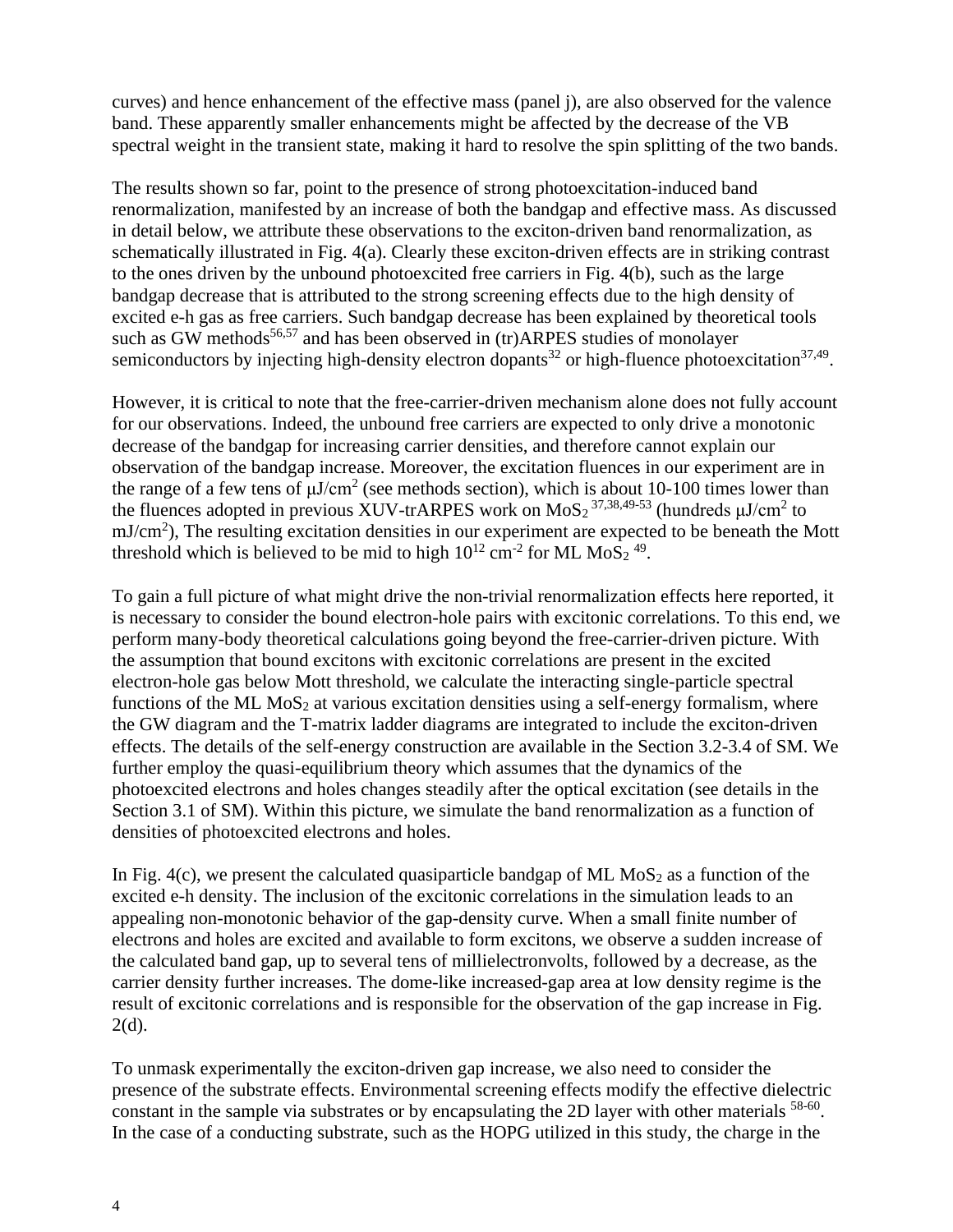substrate screens the monolayer semiconductor and is known to drive a reduction of the quasiparticle bandgap up to  $\sim$  200 meV from its free-standing value  $^{58}$ . The bandgap reduction from that of a free-standing sample (theoretical bandgap ~2.4 eV) is indeed observed in our experiment, where the direct gap size with maximum populated CBM is  $2.10 \pm 0.02$  eV at 80K, in line with that in previous STS work on a similar substrate at  $77K$   $61,62$ . The fact that the gap size is comparable in both experiments, i.e., when measured without photoexcitation (as it is the case in equilibrium STS experiments) or with photoexcitation (as in this trARPES study), confirms the role of the conducting substrate in modulating the response of the bandgap to photoexcitation.

To quantify the substrate effects and how this is reflected in our findings, in Fig. 4(d), we present the calculated quasiparticle bandgap of ML  $MoS<sub>2</sub>$  on HOPG substrate as a function of the photoexcited e-h density. The gap-density curve presents a significantly gentler slope in the descending tail, compared to that of the freestanding case in Fig. 4(c), which results in a broader dome of increased gap toward higher excitation density. The gentler slope could be understood in a way that the bandgap has been environmentally screened by the conducting substrate, so it becomes less subjective to the additional screening-induced gap decrease due to the photoexcited free carriers. Based on the calculated results, we conclude that the presence of the HOPG substrate helps extend the increased-gap dome over a broader range of excitation densities, providing a more ideal situation to experimentally search for the exciton-driven bandgap increase.

Another consequence of the excitonic correlations in theory is the band renormalization in the proximity of the CBM and VBM as shown in Fig.  $4(e)$  for two representative excitation densities. Besides the increase of the band gap discussed above, the calculations reveal a flattening of VB and CB following exciton formation (red curve) with respect to the equilibrium dispersion (black curves). This trend qualitatively agrees with our experimental observation of decreased effective mass, discussed in Fig. 3.

In conclusion, we have provided experimental and theoretical evidence of exciton-driven renormalization effects in the electronic band structure of the monolayer semiconductor, leading to a transient enhancement of the bandgap and effective mass. The combination of the appropriate regime of excitation strength, the usage of the conducting substrate and the supreme data quality have enabled us to unmask, for the first time, the exciton-driven band renormalization effects, previously obscured. The excitonic mechanism can be applied to understand the emerging non-monotonic bandgap behavior in wide range of layered and bulk excitonic semiconducting and insulating materials  $62-64$  and opens up new directions and pathways for optically-driven ultrafast band engineering.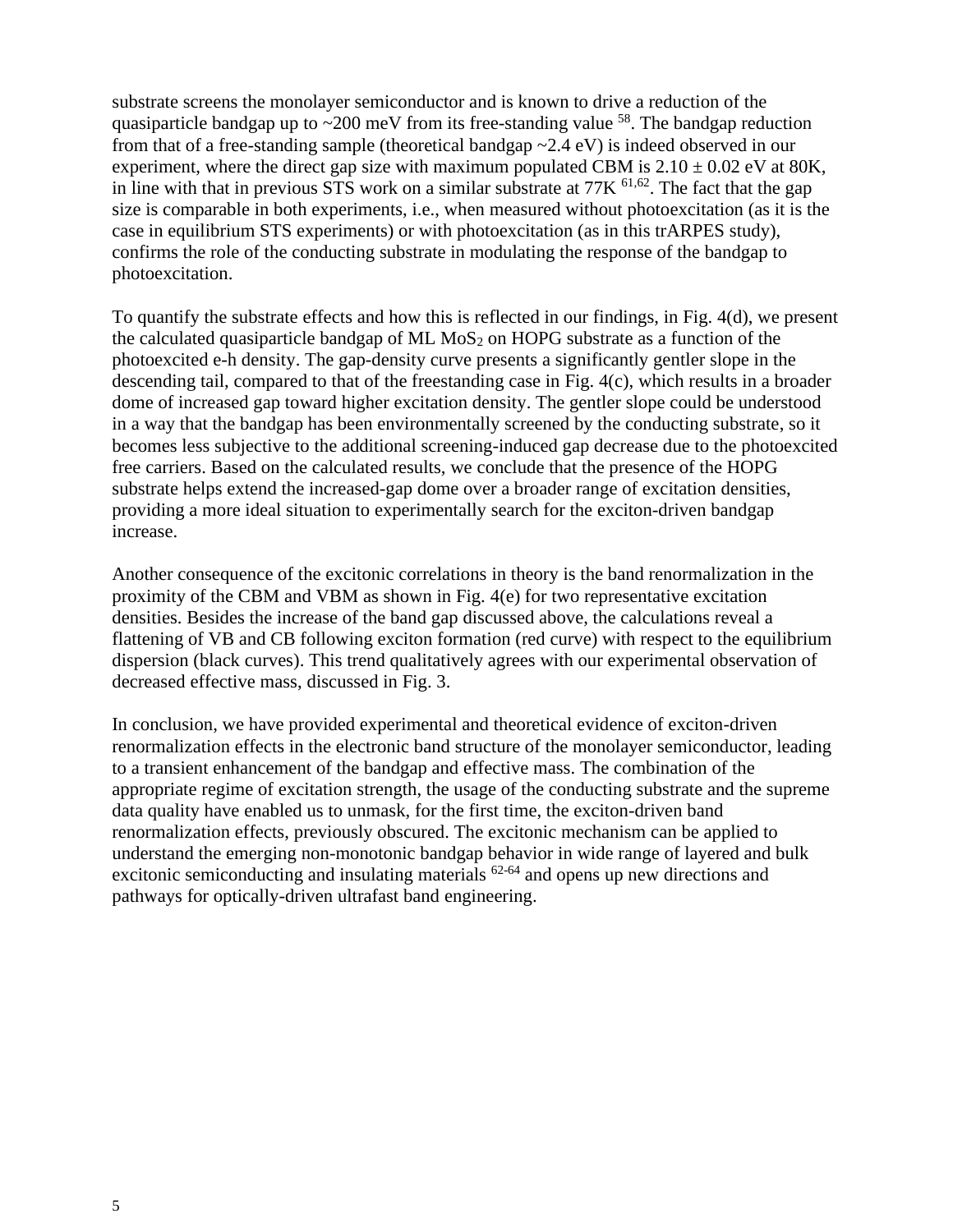## Acknowledgement:

Y.L., A.L and R.A.K acknowledge the support from U.S. Department of Energy (DOE), Office of Science, Office of Basic Energy Sciences, Materials Sciences and Engineering Division under Contract No. DE-AC02-05-CH11231 (Ultrafast Materials Science program KC2203), which is the primary fund for the experimental work. Y.H.C., Z.L. and S.G.L. acknowledge support from U.S. Department of Energy (DOE), Office of Science, Office of Basic Energy Sciences, Materials Sciences and Engineering Division under Contract No. DE-AC02-05-CH11231 (Theory of Materials Program KC2301), which is the primary fund for the theoretical work. The computational part of this work used the following computing centers: Stampede2 at the Texas Advanced Computing Center (TACC) supported by National Science Foundation (NSF) under Grant No. ACI-1053575; Cori at National Energy Research Scientific Computing Center (NERSC) supported by the Office of Science of the DOE under Contract No. DE-AC02- 05CH11231; Frontera at TACC supported by NSF under Grant No. OAC-1818253. Y.H.C. thanks C.S. Ong for helpful discussion. C.K.S. and W.J.L. acknowledge the support from the NSF Center for Dynamics and Control of Materials with grant No. DMR1720595, NSF-DMR 1808751, Welch Foundation F-1672 and US Airforce FA2386-18-1-4097. W.-H.C. acknowledges the supports from the Center for Emergent Functional Matter Science (CEFMS) of National Yang Ming Chiao Tung University and from the Ministry of Science and Technology (MOST) of Taiwan (107-2112-M-009-024-MY3 and 108-2119-M-009-011-MY3).

## Author Contributions:

A.L. and Y.L. initiated and directed this research project. Y.L. and W.L. carried out the tr-ARPES and LEED measurements. Y.-H.C. performed theoretical calculations, with supervision from S.G.L.; Y.-H.C., Z.L. and S.G.L. analyzed the theoretical results. The sample was prepared by L.-S.L. and W.L. for the measurement, with supervision from C.-K.S and W.-H.C., Y.L. built the OPA dedicated to this work and upgraded the pump-probe scheme from an XUV-trARPES setup developed by R.A.K., Data analysis were performed by Y.L. with help from A.L. The paper was written by Y.L. and A.L. with critical input from all other authors.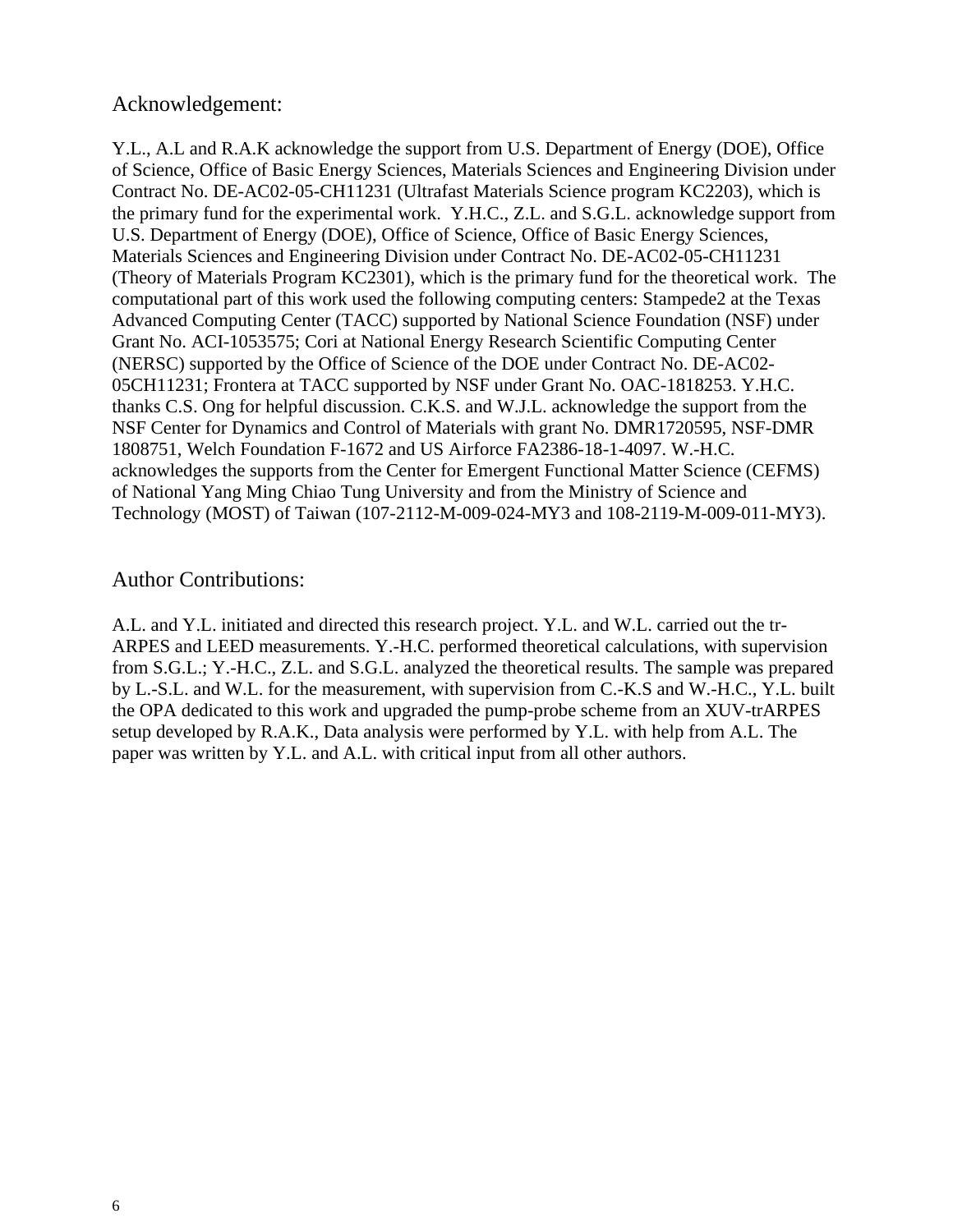### Figures:



Figure 1. (a) A schematic of HHG-trARPES experimental settings. (b) LEED characterization of ML MoS<sub>2</sub>/HOPG surface. Red (yellow) dashed lines denote the diffraction patterns from ML MoS2 (HOPG). (c) Brillouin zone and high symmetry points of ML MoS<sub>2</sub>. Red solid line highlights the region where band structures are experimentally measured. Band structure measured for (d) equilibrium (t = -500 $\pm$ 100 fs) and for (e) excited (t = 300 $\pm$ 100 fs). Vertical lines in (d) and (e) denote the cuts at fixed momenta where energy distribution curves (EDCs) are extracted. (f) EDCs at K point (k=1.29  $\AA$ <sup>-1</sup>) along the solid black line in (d) and the orange line in (e). (f) EDCs at k=1.14  $\AA$ <sup>-1</sup> along the dashed black line in (d) and the green line in (e). Greek letters in (e)-(g) highlight the major spectral features discussed in the manuscript.



Figure 2. Color map of the spectral intensity as a function of delay times and binding energy at (a) K point (k=-1.29  $\pm$  0.01Å<sup>-1</sup>) and at (e) K valley edge (k=-1.14  $\pm$  0.01 Å<sup>-1</sup>). Energy-fitted band position in time for (b) VBM and (c) CBM at K point, and for (f) top VB and (g) CB at k=-1.14  $\AA^{-1}$ . (d) Bandgap dynamics at K. (h) Band energy distance dynamics at K valley edge (k=-1.14 Å<sup>-1)</sup>. Dashed lines in (b)-(h) are guide for the eye. (i) A schematic of non-trivial band structure renormalization manifesting the non-monotonic **k**-dependent band energy distance dynamics in (d) and (h).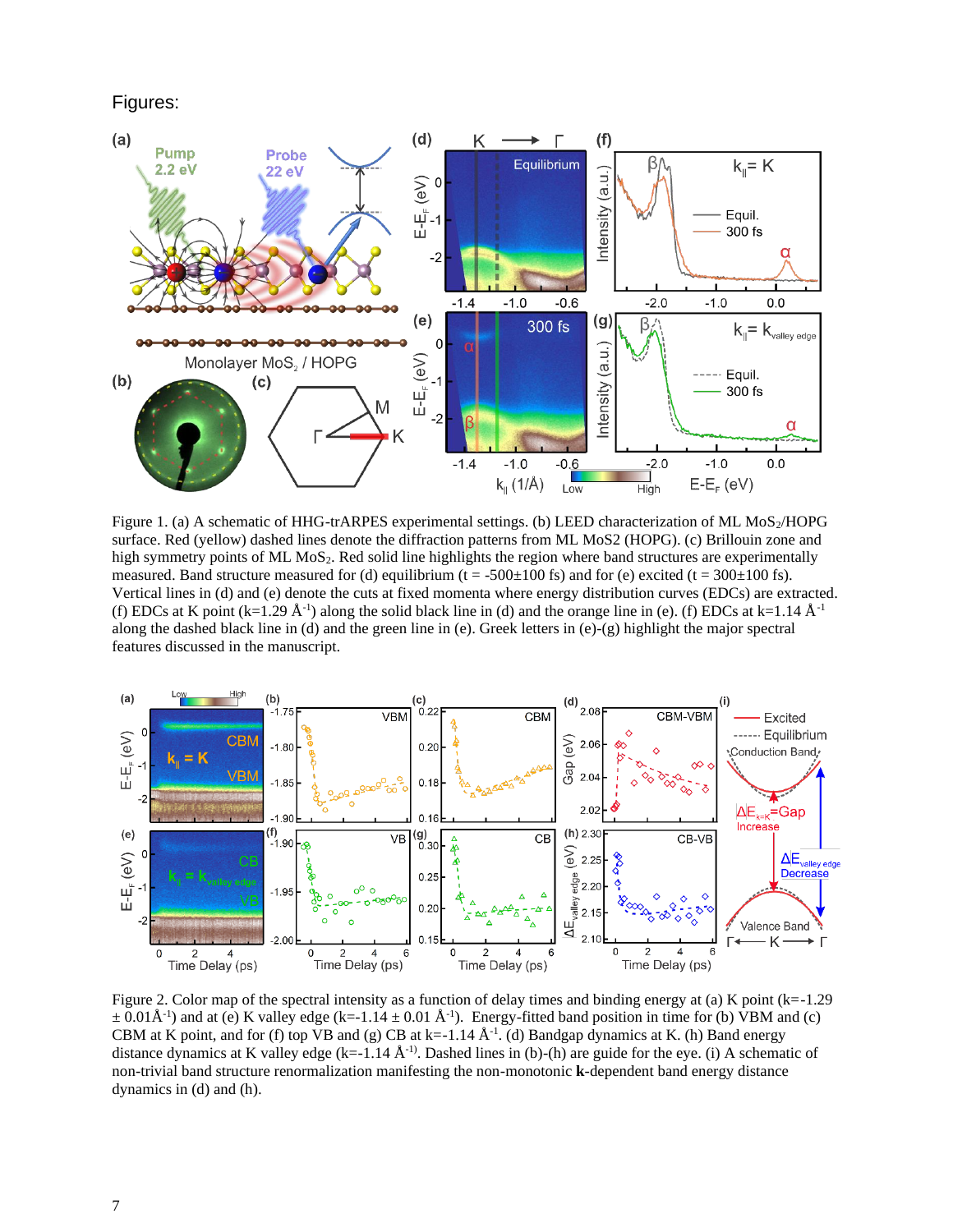

Figure 3. Dispersion near CBM for (a)  $t=0$  fs, (b)  $t=800$  fs, and (c)  $t=1533$  fs. Dispersion of two bands near VBM for (d) equilibrium (t=-467 fs), (e) t=200 fs, and (f) t=867 fs. (g) Parabolic curve fits for CB dispersions in (a)-(c). (h) Parabolic curve fits for upper VB dispersions in (d)-(f). (i) Electron effective mass for the CB dispersions extracted from (g). (j) Hole effective mass for the upper VB dispersions extracted from (h).



Figure 4. A schematic of (a) exciton-driven band gap increase and (b) free-carrier-driven band gap decrease. Calculated gap as a function of e-h density for (c) freestanding ML MoS<sub>2</sub> and (d) ML MoS<sub>2</sub> on HOPG. (e) Calculated CB and VB dispersions at two representative e-h density for ML MoS<sub>2</sub> on HOPG in 300K. Black and red arrows denote the bandgap at equilibrium and the excited phases.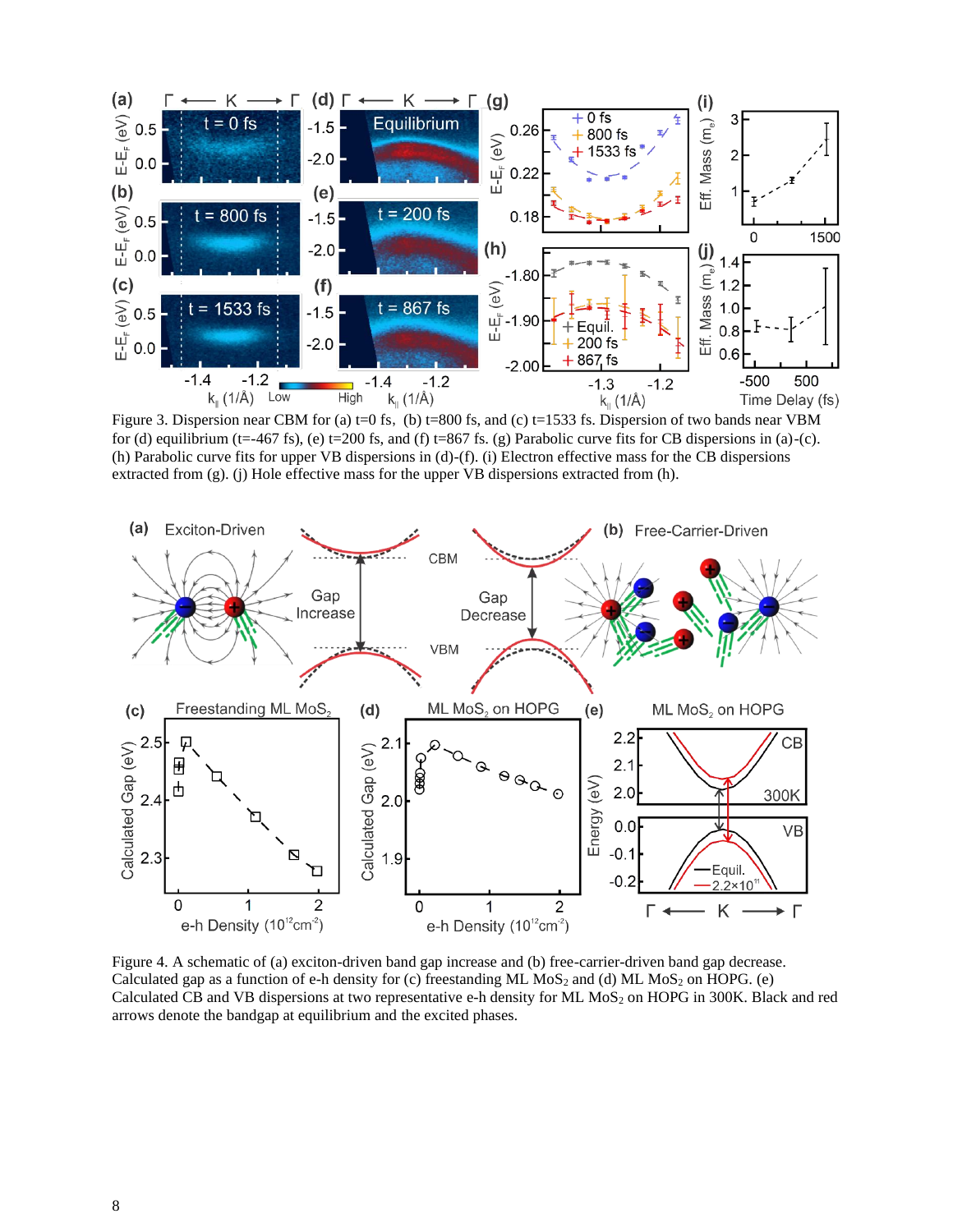### Reference:

- 1 Allain, A., Kang, J., Banerjee, K. & Kis, A. Electrical contacts to two-dimensional semiconductors. *Nat Mater* **14**, 1195-1205, doi:10.1038/nmat4452 (2015).
- 2 Koppens, F. H. *et al.* Photodetectors based on graphene, other two-dimensional materials and hybrid systems. *Nat Nanotechnol* **9**, 780-793, doi:10.1038/nnano.2014.215 (2014).
- 3 Mueller, T. & Malic, E. Exciton physics and device application of two-dimensional transition metal dichalcogenide semiconductors. *npj 2D Materials and Applications* **2**, doi:10.1038/s41699-018-0074-2 (2018).
- 4 Mott, N. F. Metal-insulator transitions. *Contemporary Physics* **14**, 401-413, doi:10.1080/00107517308210764 (1973).
- 5 Suzuki, T. & Shimano, R. Exciton Mott transition in Si revealed by terahertz spectroscopy. *Phys Rev Lett* **109**, 046402, doi:10.1103/PhysRevLett.109.046402 (2012).
- 6 Kappei, L., Szczytko, J., Morier-Genoud, F. & Deveaud, B. Direct observation of the mott transition in an optically excited semiconductor quantum well. *Phys Rev Lett* **94**, 147403, doi:10.1103/PhysRevLett.94.147403 (2005).
- 7 Stern, M., Garmider, V., Umansky, V. & Bar-Joseph, I. Mott transition of excitons in coupled quantum wells. *Phys Rev Lett* **100**, 256402, doi:10.1103/PhysRevLett.100.256402 (2008).
- 8 Rossnagel, K., Kipp, L. & Skibowski, M. Charge-density-wave phase transition in1T−TiSe2:Excitonic insulator versus band-type Jahn-Teller mechanism. *Physical Review B* **65**, 235101, doi:10.1103/PhysRevB.65.235101 (2002).
- 9 Cercellier, H. *et al.* Evidence for an excitonic insulator phase in 1T-TiSe2. *Phys Rev Lett* **99**, 146403, doi:10.1103/PhysRevLett.99.146403 (2007).
- 10 Kogar, A. a. R., Melinda S. and Vig, Sean and Husain, Ali A. and Flicker, Felix and Joe, Young Il and Venema, Luc and MacDougall, Greg J. and Chiang, Tai C. and Fradkin, Eduardo and van Wezel, Jasper and Abbamonte, Peter. Signatures of exciton condensation in a transition metal dichalcogenide. *Science* **358**, 1314--1317, doi:10.1126/science.aam6432 (2017).
- 11 Li, J. I. A., Taniguchi, T., Watanabe, K., Hone, J. & Dean, C. R. Excitonic superfluid phase in double bilayer graphene. *Nature Physics* **13**, 751-755, doi:10.1038/nphys4140 (2017).
- 12 Wang, Z. *et al.* Evidence of high-temperature exciton condensation in two-dimensional atomic double layers. *Nature* **574**, 76-80, doi:10.1038/s41586-019-1591-7 (2019).
- 13 Lanzara, A. *et al.* Evidence for ubiquitous strong electron–phonon coupling in high-temperature superconductors. *Nature* **412**, 510-514, doi:10.1038/35087518 (2001).
- 14 Giustino, F., Cohen, M. L. & Louie, S. G. Small phonon contribution to the photoemission kink in the copper oxide superconductors. *Nature* **452**, 975-978, doi:10.1038/nature06874 (2008).
- 15 Siegel, D. A. *et al.* Many-body interactions in quasi-freestanding graphene. *Proc Natl Acad Sci U S A* **108**, 11365-11369, doi:10.1073/pnas.1100242108 (2011).
- 16 Bostwick, A., Ohta, T., Seyller, T., Horn, K. & Rotenberg, E. Quasiparticle dynamics in graphene. *Nature Physics* **3**, 36-40, doi:10.1038/nphys477 (2006).
- 17 Stolz, H. & Zimmermann, R. Correlated pairs and a mass action law in two-component Fermi systems excitons in an electron-hole plasma. *physica status solidi (b)* **94**, 135-146, doi:https://doi.org/10.1002/pssb.2220940114 (1979).
- 18 Steinhoff, A. *et al.* Exciton fission in monolayer transition metal dichalcogenide semiconductors. *Nat Commun* **8**, 1166, doi:10.1038/s41467-017-01298-6 (2017).
- 19 Perfetto, E., Sangalli, D., Marini, A. & Stefanucci, G. First-principles approach to excitons in time-resolved and angle-resolved photoemission spectra. *Physical Review B* **94**, 245303, doi:10.1103/PhysRevB.94.245303 (2016).
- 20 Rustagi, A. & Kemper, A. F. Photoemission signature of excitons. *Physical Review B* **97**, 235310, doi:10.1103/PhysRevB.97.235310 (2018).
- 21 Christiansen, D., Selig, M., Malic, E., Ernstorfer, R. & Knorr, A. Theory of exciton dynamics in timeresolved ARPES: Intra- and intervalley scattering in two-dimensional semiconductors. *Physical Review B* **100**, 205401, doi:10.1103/PhysRevB.100.205401 (2019).
- 22 Kwong, N. H., Rupper, G. & Binder, R. Self-consistent T-matrix theory of semiconductor light-absorption and luminescence. *Physical Review B* **79**, 155205, doi:10.1103/PhysRevB.79.155205 (2009).
- 23 Wang, G. *et al.* Colloquium: Excitons in atomically thin transition metal dichalcogenides. *Reviews of Modern Physics* **90**, 021001, doi:10.1103/RevModPhys.90.021001 (2018).
- 24 Madeo, J. a. M., Michael K. L. and Sahoo, Chakradhar and Campbell, Marshall and Pareek, Vivek and Wong, E. Laine and Al-Mahboob, Abdullah and Chan, Nicholas S. and Karmakar, Arka and Mariserla,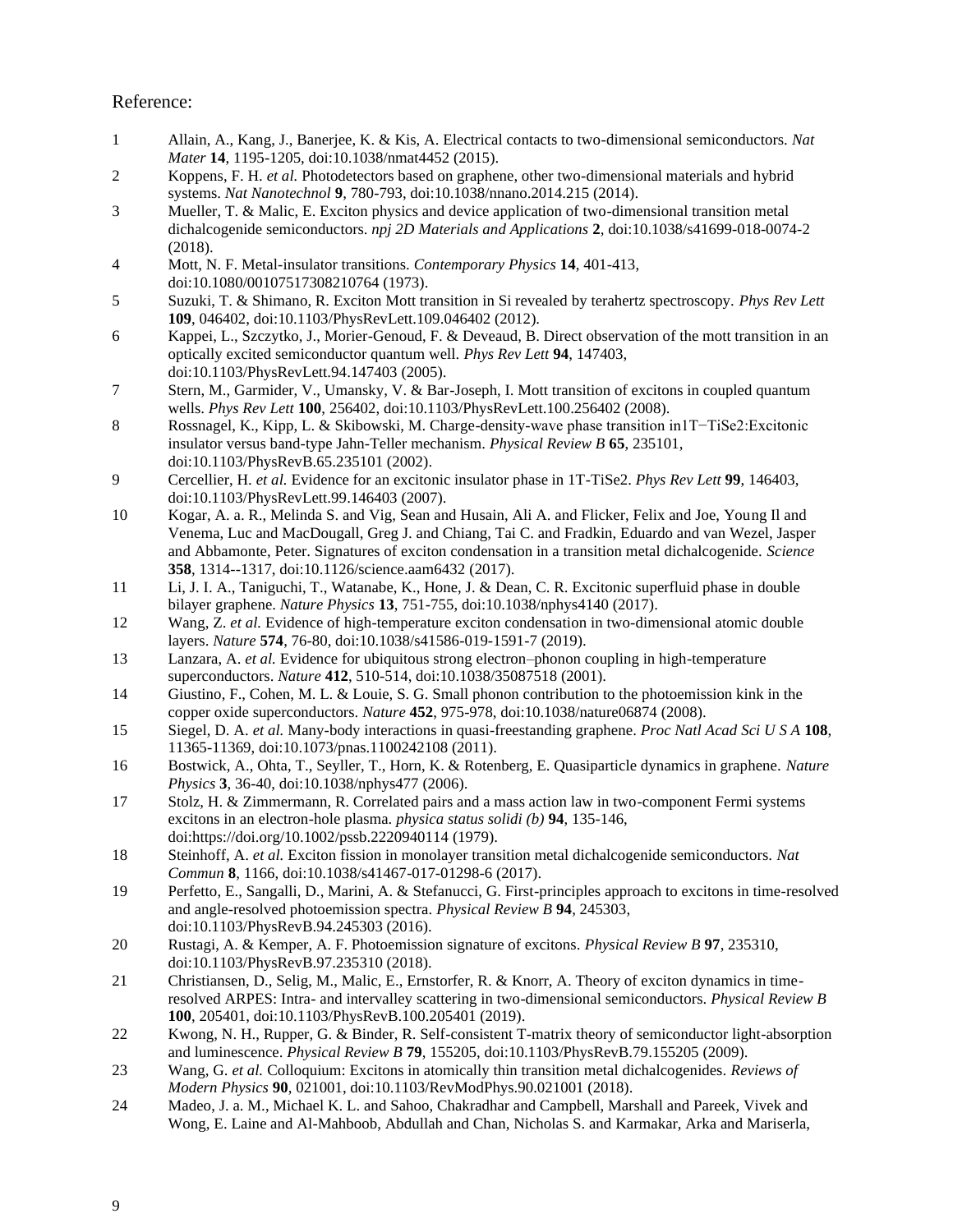Bala Murali Krishna and Li, Xiaoqin and Heinz, Tony F. and Cao, Ting and Dani, Keshav M. Directly visualizing the momentum forbidden dark excitons and their dynamics in atomically thin semicondutors. *Science* **370**, 1199--1204, doi:10.1126/science.aba1029 (2020).

- 25 Wallauer, R. *et al.* Momentum-Resolved Observation of Exciton Formation Dynamics in Monolayer WS2. *Nano Letters* **21**, 5867-5873, doi:10.1021/acs.nanolett.1c01839 (2021).
- 26 Dong, S. *et al.* Direct measurement of key exciton properties: Energy, dynamics, and spatial distribution of the wave function. *Natural Sciences* **1**, e10010, doi[:https://doi.org/10.1002/ntls.10010](https://doi.org/10.1002/ntls.10010) (2021).
- 27 Man Michael, K. L. *et al.* Experimental measurement of the intrinsic excitonic wave function. *Science Advances* **7**, eabg0192, doi:10.1126/sciadv.abg0192 (2021).
- 28 Qiu, D. Y., da Jornada, F. H. & Louie, S. G. Optical spectrum of MoS2: many-body effects and diversity of exciton states. *Phys Rev Lett* **111**, 216805, doi:10.1103/PhysRevLett.111.216805 (2013).
- 29 Splendiani, A. *et al.* Emerging photoluminescence in monolayer MoS2. *Nano Lett* **10**, 1271-1275, doi:10.1021/nl903868w (2010).
- 30 Mak, K. F., Lee, C., Hone, J., Shan, J. & Heinz, T. F. Atomically thin MoS(2): a new direct-gap semiconductor. *Phys Rev Lett* **105**, 136805, doi:10.1103/PhysRevLett.105.136805 (2010).
- 31 Gao, S., Liang, Y., Spataru, C. D. & Yang, L. Dynamical Excitonic Effects in Doped Two-Dimensional Semiconductors. *Nano Lett* **16**, 5568-5573, doi:10.1021/acs.nanolett.6b02118 (2016).
- 32 Katoch, J. *et al.* Giant spin-splitting and gap renormalization driven by trions in single-layer WS2/h-BN heterostructures. *Nature Physics* **14**, 355-359, doi:10.1038/s41567-017-0033-4 (2018).
- 33 Chernikov, A. *et al.* Electrical Tuning of Exciton Binding Energies in Monolayer WS\_{2}. *Phys Rev Lett* **115**, 126802, doi:10.1103/PhysRevLett.115.126802 (2015).
- 34 Ross, J. S. *et al.* Electrical control of neutral and charged excitons in a monolayer semiconductor. *Nat Commun* **4**, 1474, doi:10.1038/ncomms2498 (2013).
- 35 Eknapakul, T. *et al.* Electronic structure of a quasi-freestanding MoS(2) monolayer. *Nano Lett* **14**, 1312- 1316, doi:10.1021/nl4042824 (2014).
- 36 Chernikov, A., Ruppert, C., Hill, H. M., Rigosi, A. F. & Heinz, T. F. Population inversion and giant bandgap renormalization in atomically thin WS2 layers. *Nature Photonics* **9**, 466-470, doi:10.1038/nphoton.2015.104 (2015).
- 37 Ulstrup, S. *et al.* Ultrafast Band Structure Control of a Two-Dimensional Heterostructure. *ACS Nano* **10**, 6315-6322, doi:10.1021/acsnano.6b02622 (2016).
- 38 Grubisic Cabo, A. *et al.* Observation of Ultrafast Free Carrier Dynamics in Single Layer MoS2. *Nano Lett* **15**, 5883-5887, doi:10.1021/acs.nanolett.5b01967 (2015).
- 39 Steinhoff, A., Rosner, M., Jahnke, F., Wehling, T. O. & Gies, C. Influence of excited carriers on the optical and electronic properties of MoS(2). *Nano Lett* **14**, 3743-3748, doi:10.1021/nl500595u (2014).
- 40 Park, Y. *et al.* Interplay between many body effects and Coulomb screening in the optical bandgap of atomically thin MoS2. *Nanoscale* **9**, 10647-10652, doi:10.1039/c7nr01834g (2017).
- 41 Asano, K. & Yoshioka, T. Exciton–Mott Physics in Two-Dimensional Electron–Hole Systems: Phase Diagram and Single-Particle Spectra. *Journal of the Physical Society of Japan* **83**, 084702, doi:10.7566/jpsj.83.084702 (2014).
- 42 Liang, Y. & Yang, L. Carrier plasmon induced nonlinear band gap renormalization in two-dimensional semiconductors. *Phys Rev Lett* **114**, 063001, doi:10.1103/PhysRevLett.114.063001 (2015).
- 43 Meckbach, L., Stroucken, T. & Koch, S. W. Giant excitation induced bandgap renormalization in TMDC monolayers. *Applied Physics Letters* **112**, 061104, doi:10.1063/1.5017069 (2018).
- 44 Cunningham, P. D., Hanbicki, A. T., McCreary, K. M. & Jonker, B. T. Photoinduced Bandgap Renormalization and Exciton Binding Energy Reduction in WS2. *ACS Nano* **11**, 12601-12608, doi:10.1021/acsnano.7b06885 (2017).
- 45 Pogna, E. A. *et al.* Photo-Induced Bandgap Renormalization Governs the Ultrafast Response of Single-Layer MoS2. *ACS Nano* **10**, 1182-1188, doi:10.1021/acsnano.5b06488 (2016).
- 46 Ugeda, M. M. *et al.* Giant bandgap renormalization and excitonic effects in a monolayer transition metal dichalcogenide semiconductor. *Nat Mater* **13**, 1091-1095, doi:10.1038/nmat4061 (2014).
- 47 Buss, J. H. *et al.* A setup for extreme-ultraviolet ultrafast angle-resolved photoelectron spectroscopy at 50 kHz repetition rate. *Rev Sci Instrum* **90**, 023105, doi:10.1063/1.5079677 (2019).
- 48 Wang, H. *et al.* Bright high-repetition-rate source of narrowband extreme-ultraviolet harmonics beyond 22 eV. *Nat Commun* **6**, 7459, doi:10.1038/ncomms8459 (2015).
- 49 Liu, F., Ziffer, M. E., Hansen, K. R., Wang, J. & Zhu, X. Direct Determination of Band-Gap Renormalization in the Photoexcited Monolayer MoS2. *Phys Rev Lett* **122**, 246803, doi:10.1103/PhysRevLett.122.246803 (2019).